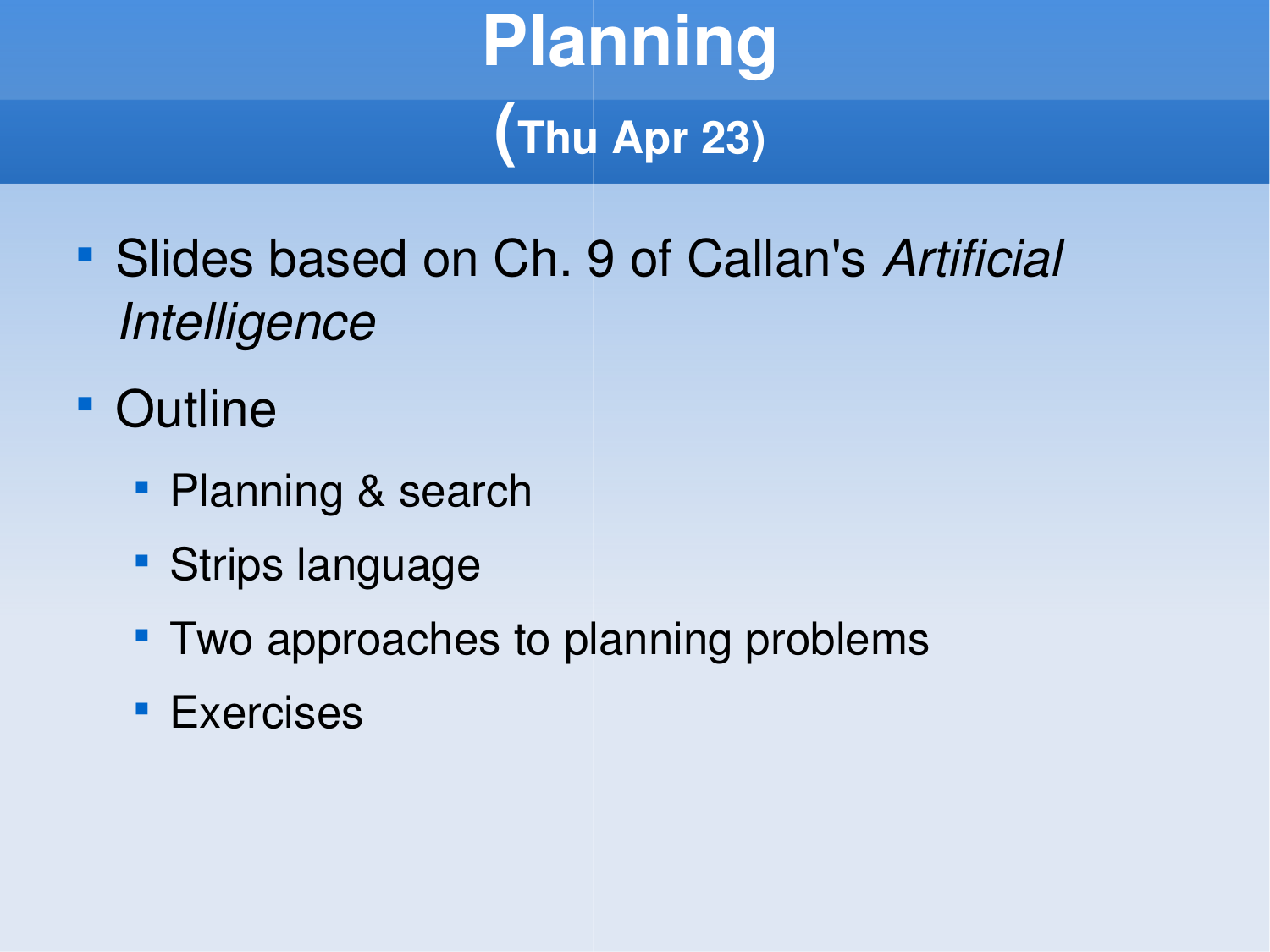# **Planning**

- $\blacksquare$  Planning = devising a sequence of actions acheiving a goal
- **Essential for agents to act in an environment**
- Growing research area, with a wide range of applications
	- **NASA space mission planner**
- Focus on **classical** planning
	- **Fully observable; deterministic; finite; static; discrete**
- **Specific language to represent planning problems**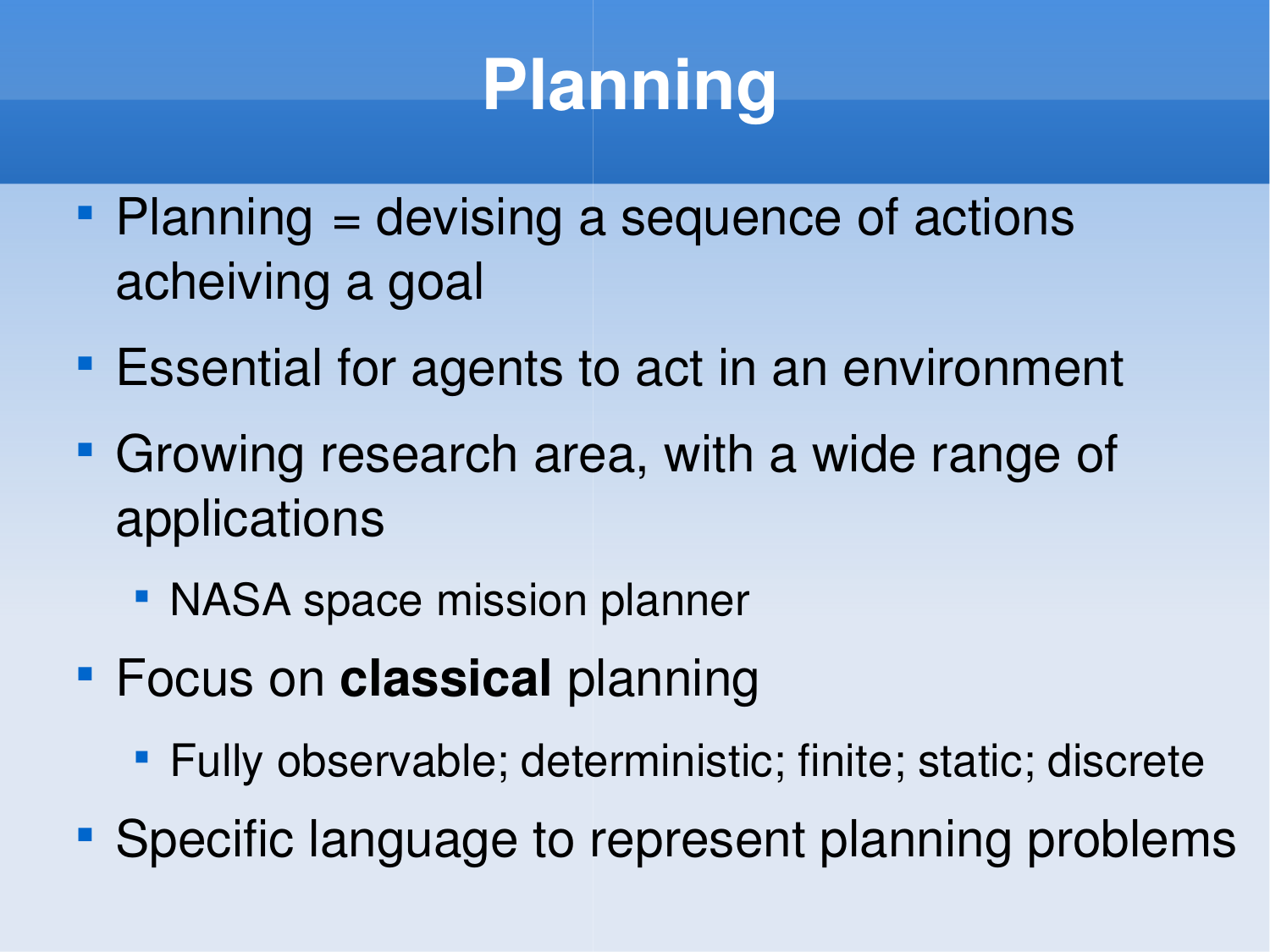# **Search & planning**

- **Both concerned with finding a path from a start** state to a goal
	- Plan = set of actions
- A planner uses more structural knowledge in deciding on its course of action:
	- **What must be true in order for actions to be** performed; effects of actions
- **Interference of actions**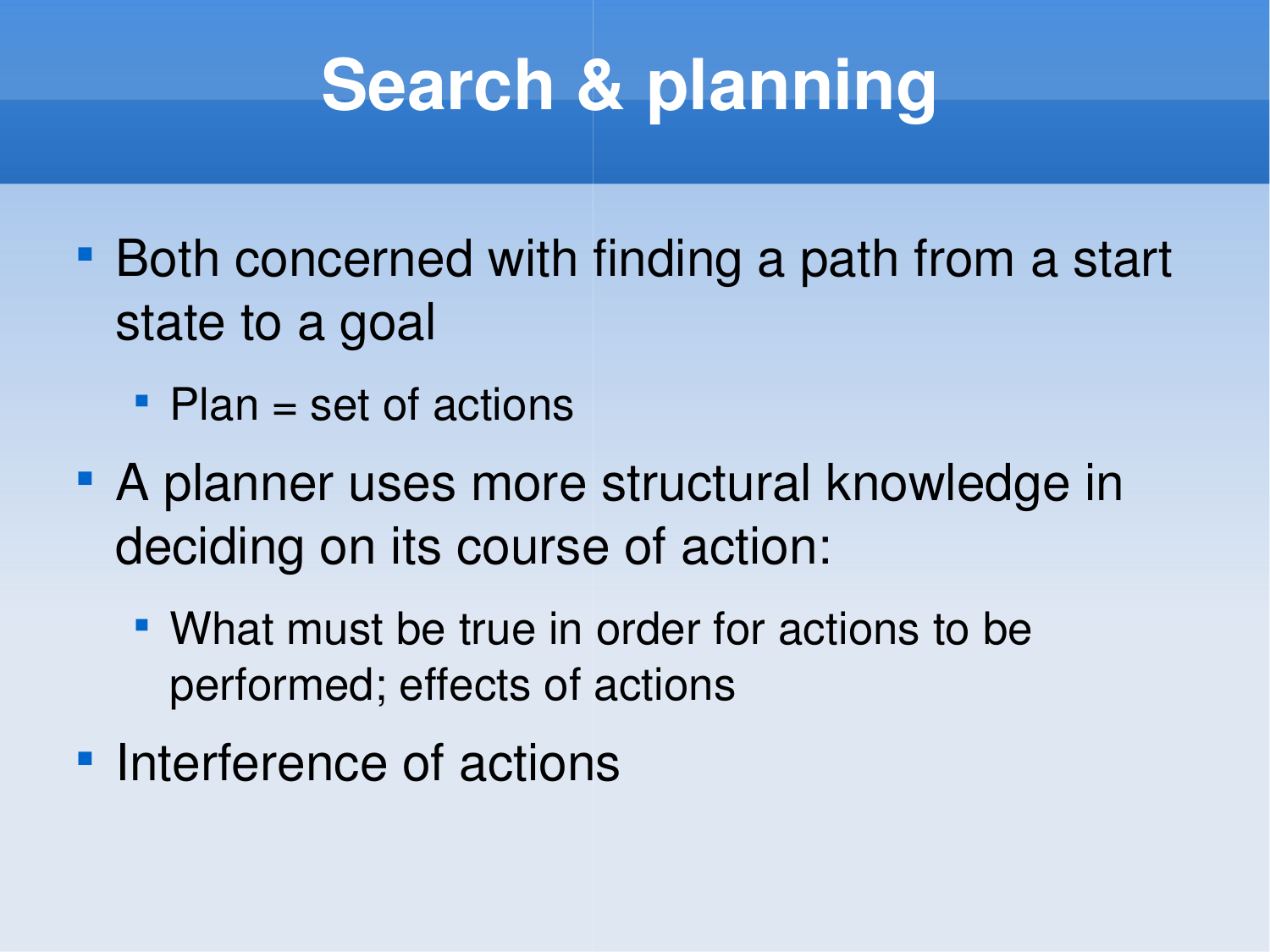# **Multi-agent planning**

- In a multi-agent setting, the existence of correct joint plans does not mean the goal will be acheive
	- **Coordination** to reach the same joint plan
- Not clear how a search procedure may help
- **Example: the doubles tennis problem**
- **If** Ignore it in this lecture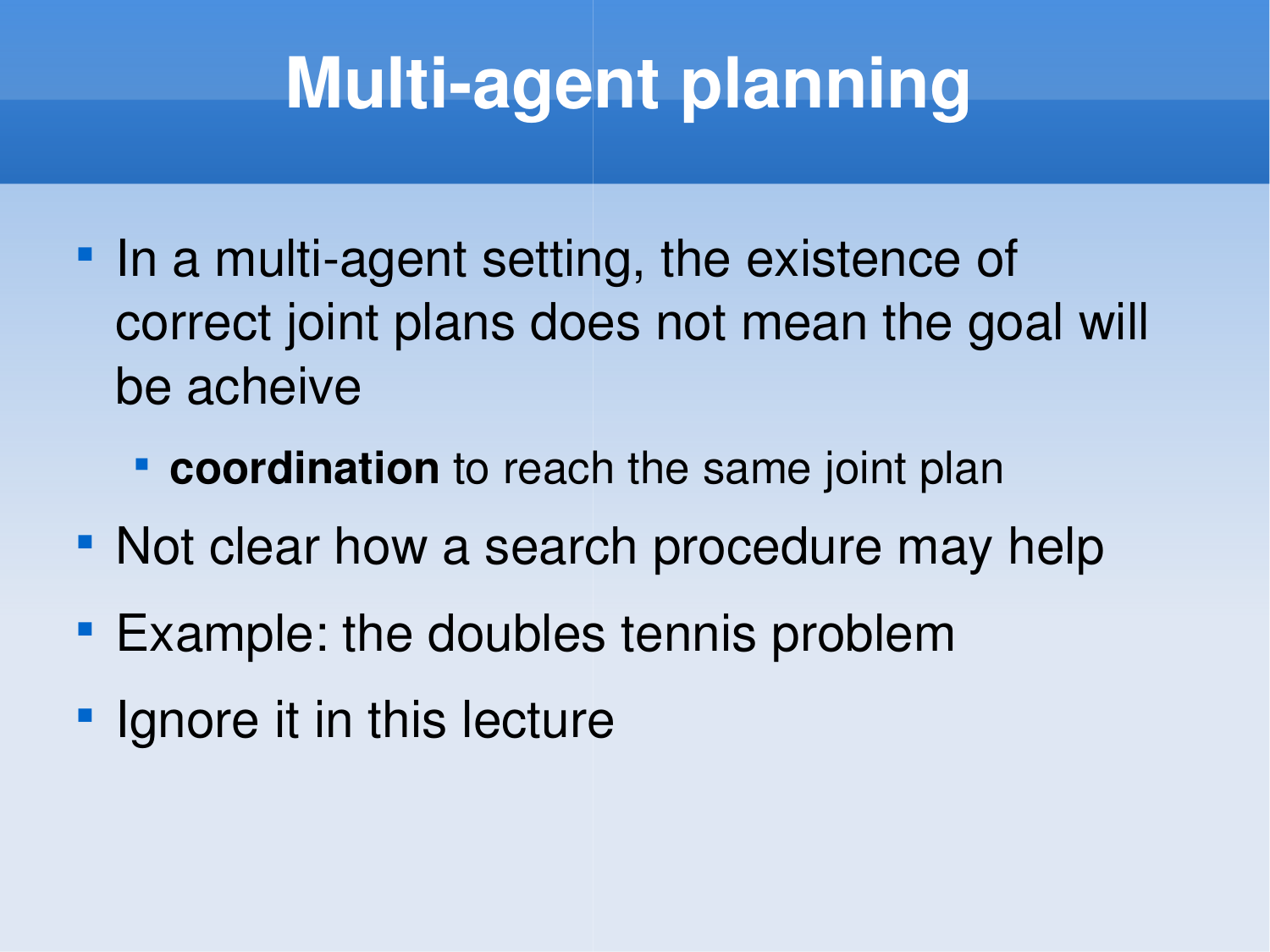# **A toy example**



**Constraints** 

- Only one block can be moved at a time
- One block can be moved onto another only if there is nothing on top of each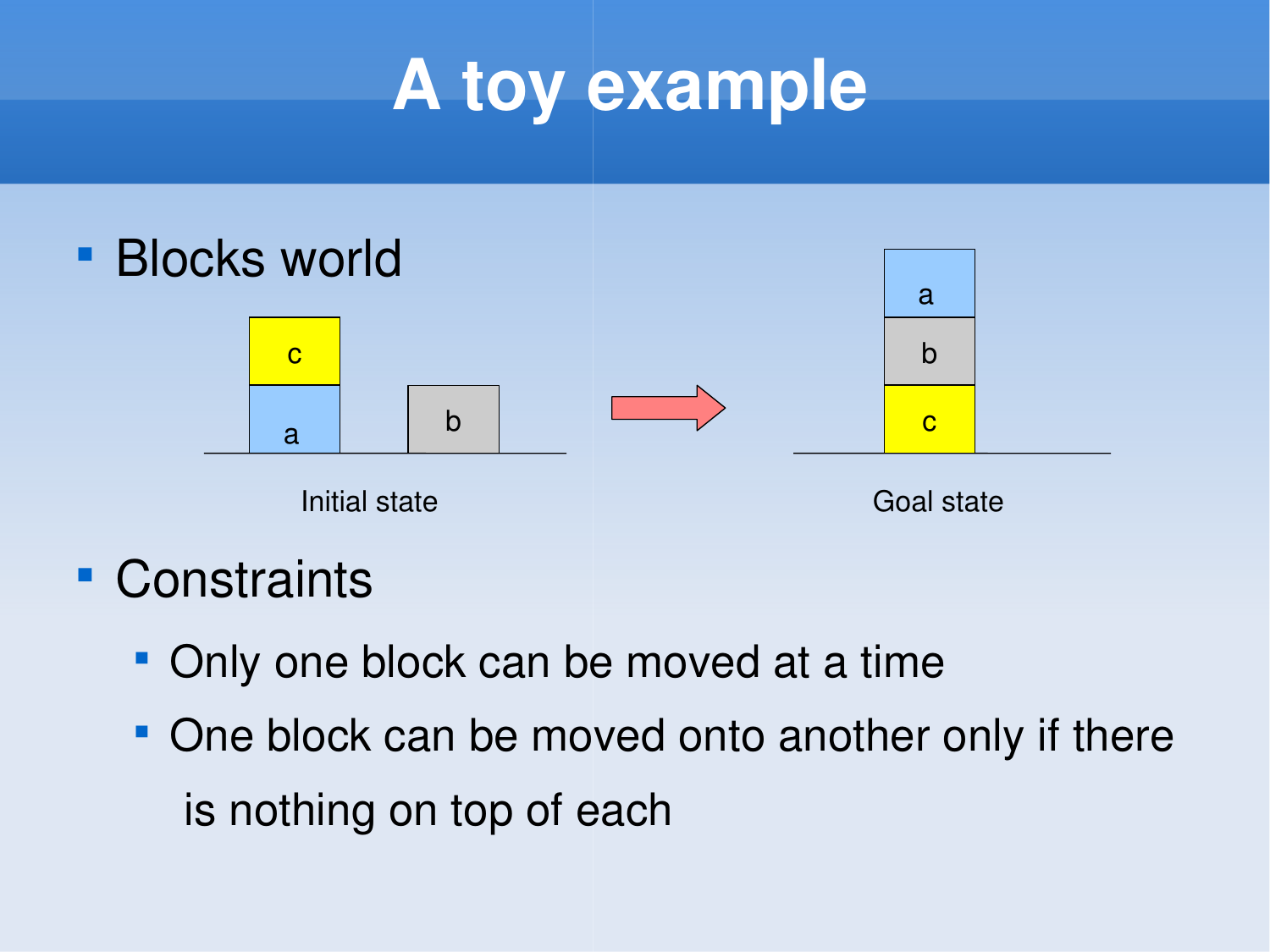# **STRIPS language**

- Offers a useful starting point to introduce the concepts of planning
- **Used by many planners algorithms**
- **Developed in the 70s at the Stanford Research** institute (Fikes and Nilsson, 1997)
- Three components
	- **A** description of the world
	- **A description of the agent's goals**
	- A description of the actions that an agent can perform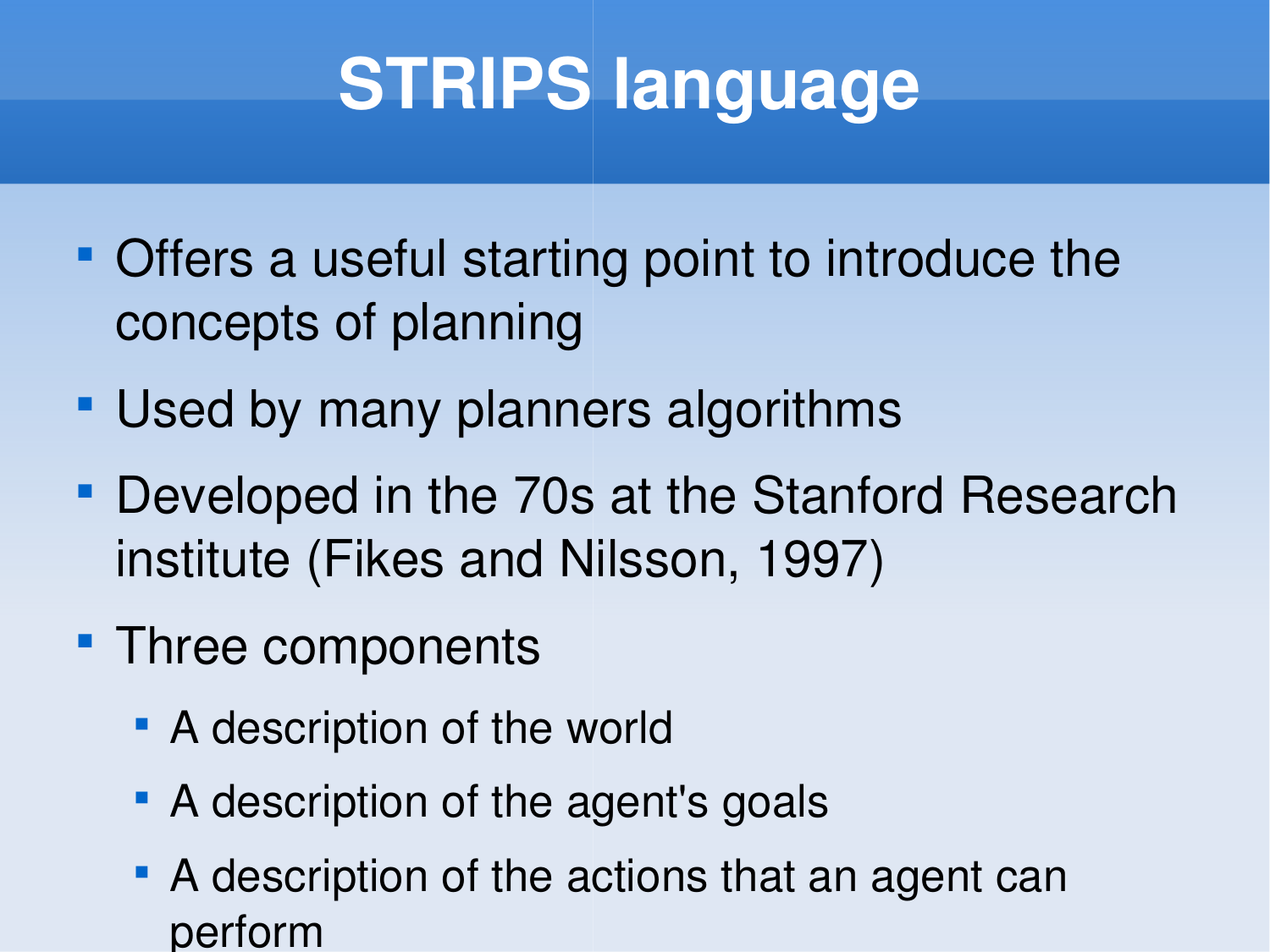#### **STRIPS**

- **Strips uses conjunctions of literals to describe** the world and the task to be completed
- World state description
	- **A** conjunction of ground literals
- **Goal description** 
	- **A** conjunction of literals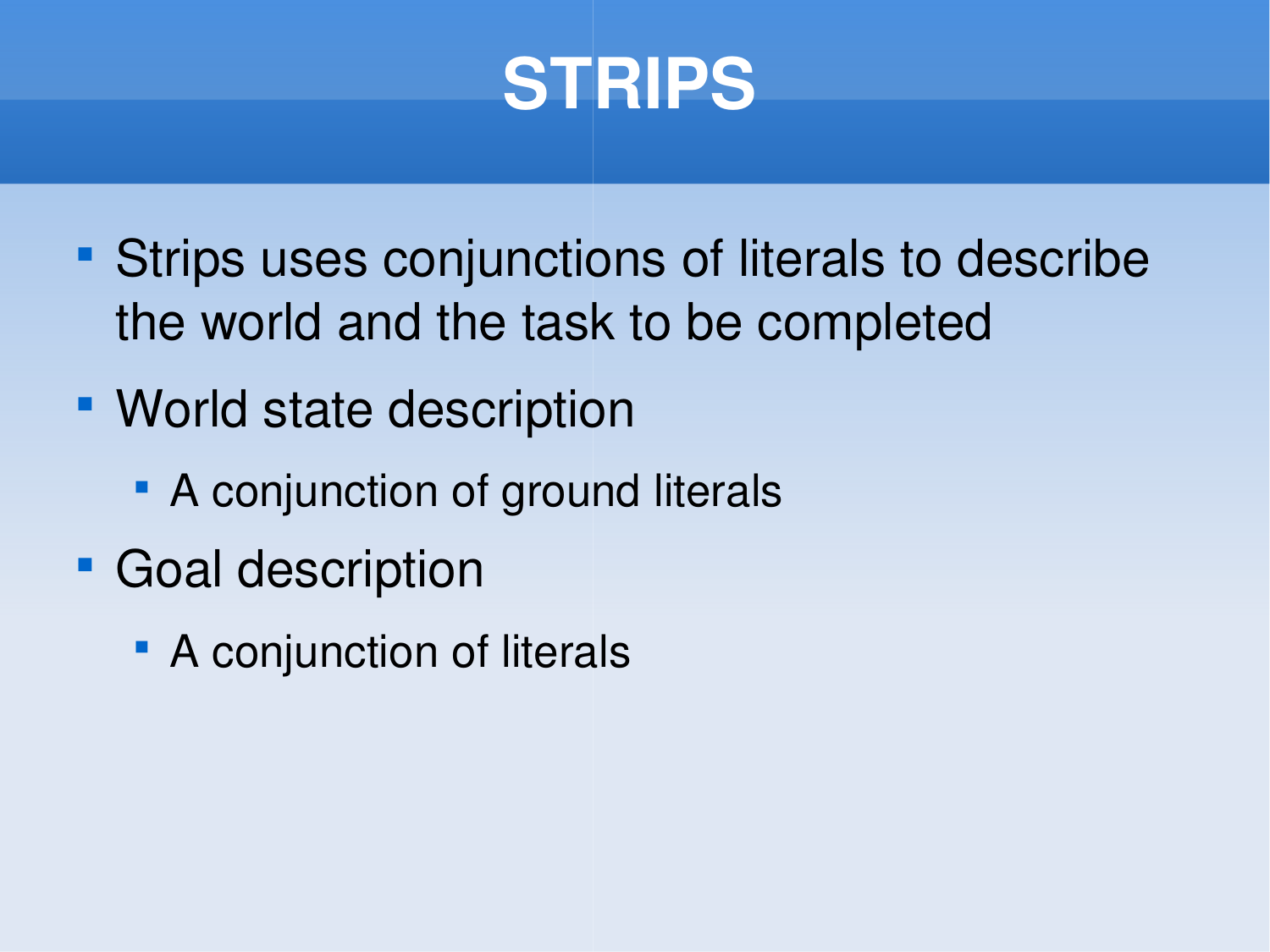#### **Blocks world (ctd)**



- Only positive literals in states
	- Closed World Assumption: Unmentioned literals are false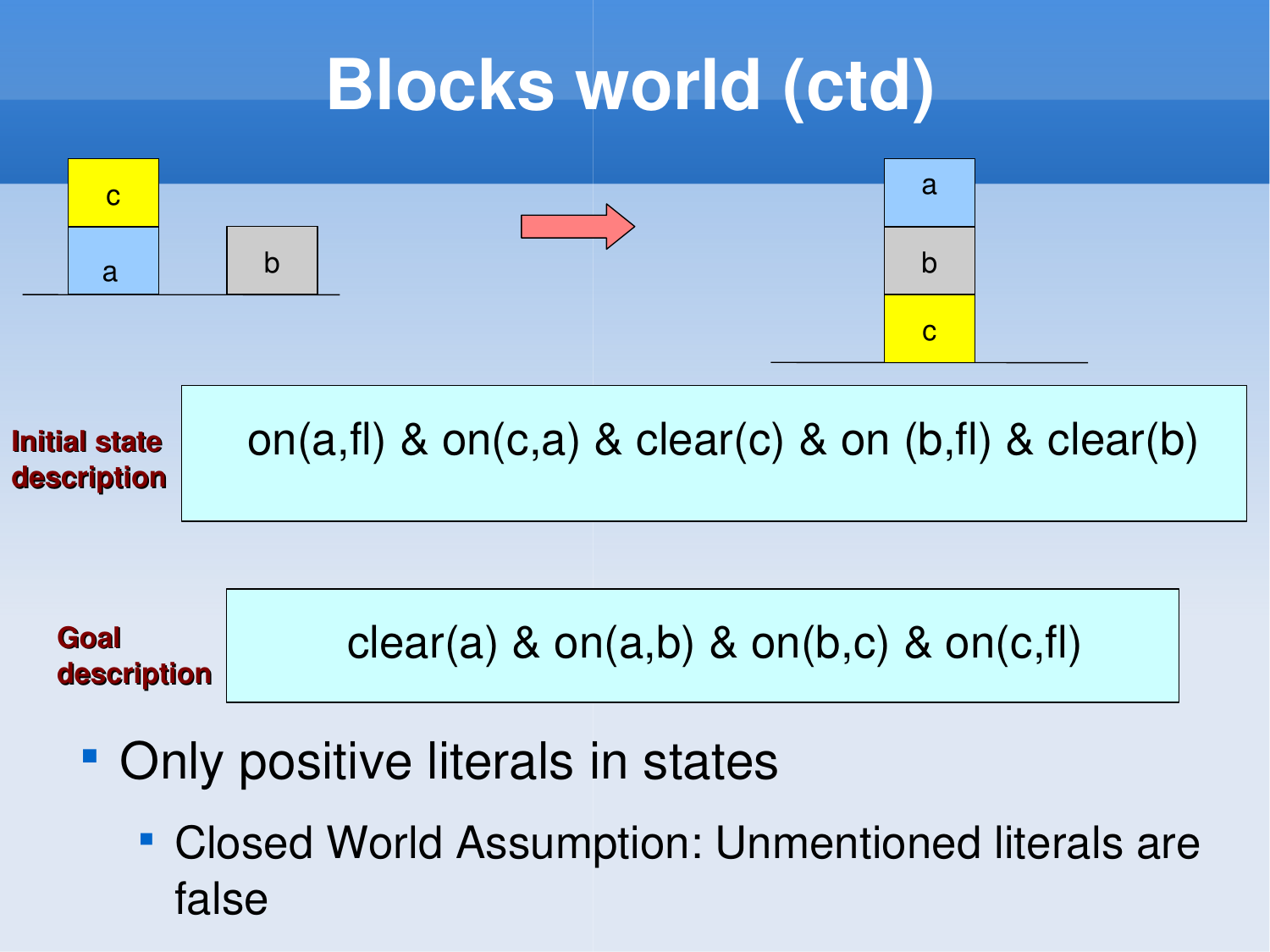## **Strips operators**

- **Used to represent actions**
- Three core components
	- **Action name and parameter list**
	- Precondition = a conjunction of positive literals that specifies the conditions which must be true before the action is executed
	- **Effect = a conjunction of both positive and negative** literals that specify how the world changes after an action is executed
		- Add-list (for positive literals)
		- Delete-list (for negative literals)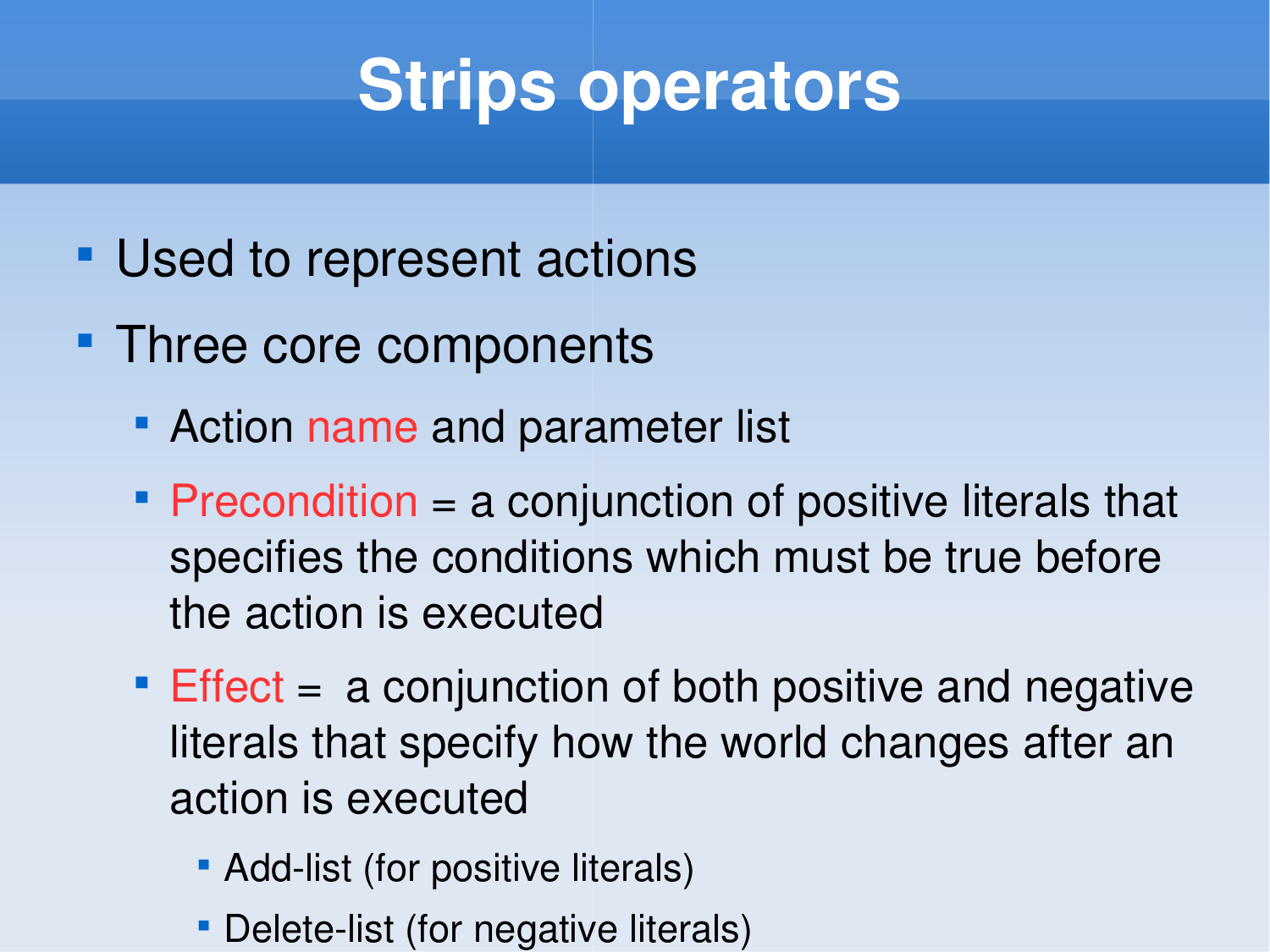## **Action description in Strips**

- Action example: *« Move X from Y to Z! »*
- **Strips operator**

 $precondition: on(X, Y) \wedge on(Y, Z) \wedge clear(Z)$  $\overline{add:on(X,Z)} \wedge \overline{clear(Y)}$  $\textit{delete:} clear(Z \wedge on(X, Y))$  $move(X, Y, Z)$ 

- Any variable in the precondition and the effect list must also appear in the parameter list
- A strip operator may have many instanciations
- Note the use of the 'clear' conjunct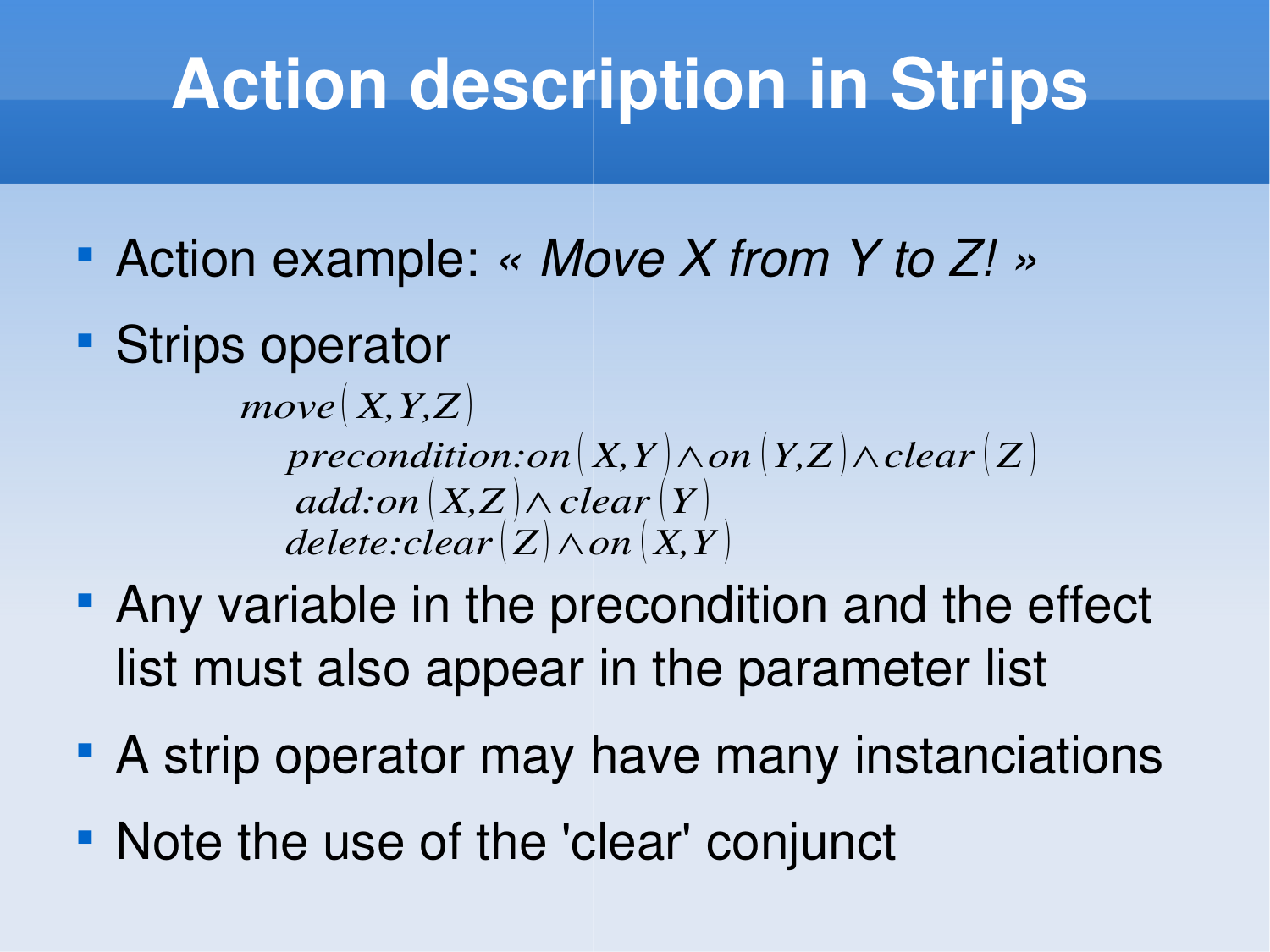## **A typical exam question**

- **Write suitable operators for such and such** action. What does « suitable » mean in this context?
- **Sample exercise: the towers of Hanoi**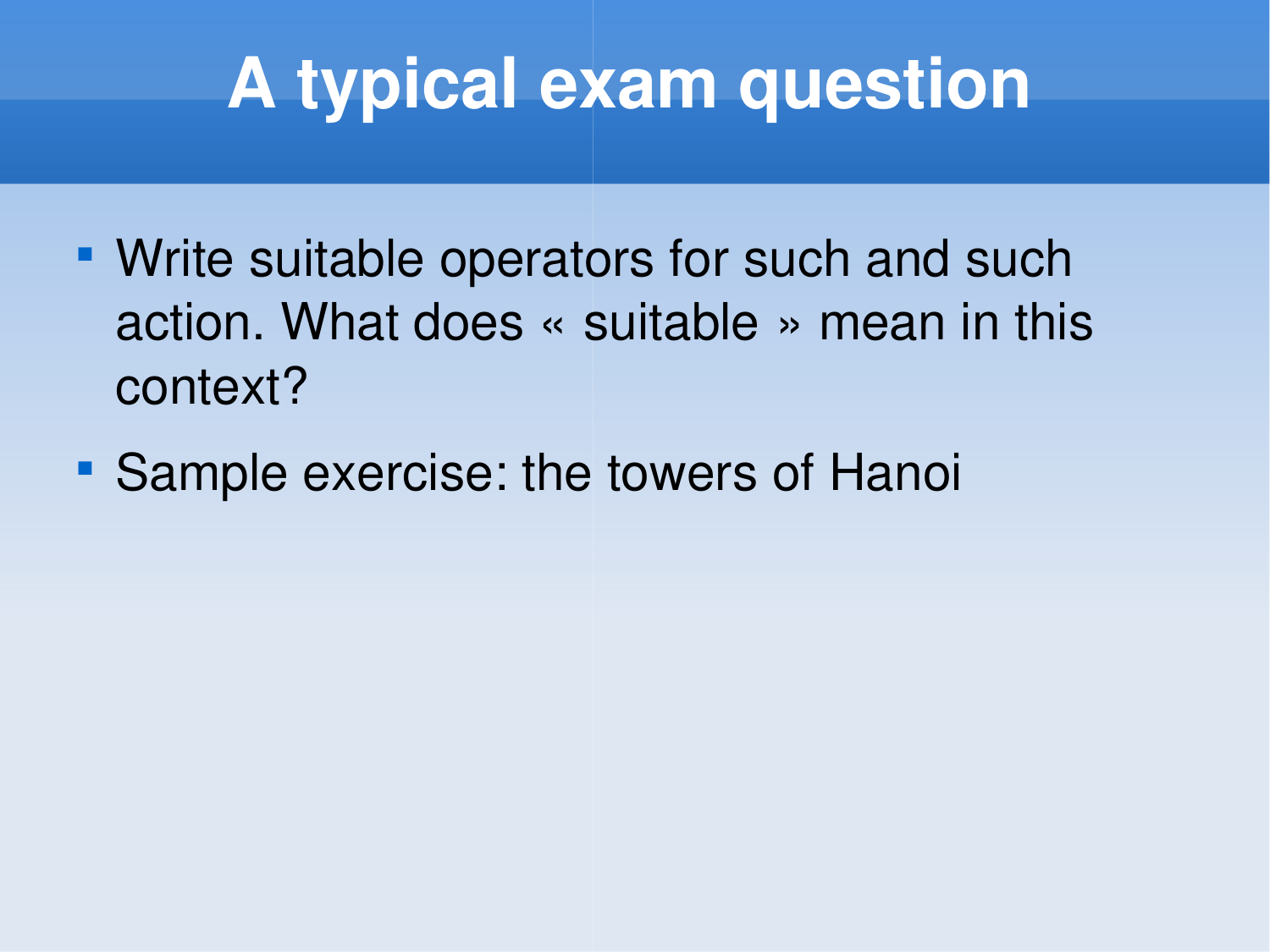## **Planning as search**

- **Searching a state space** 
	- **Each node in the graph denotes a state of the** world. Arcs in the graph correspond to the execution of a specific action.
- Planning problem
	- **Find a path from the initial state to the goal state.** 
		- **Sequence of actions**
- Naive method is forward looking
	- **Progression planning**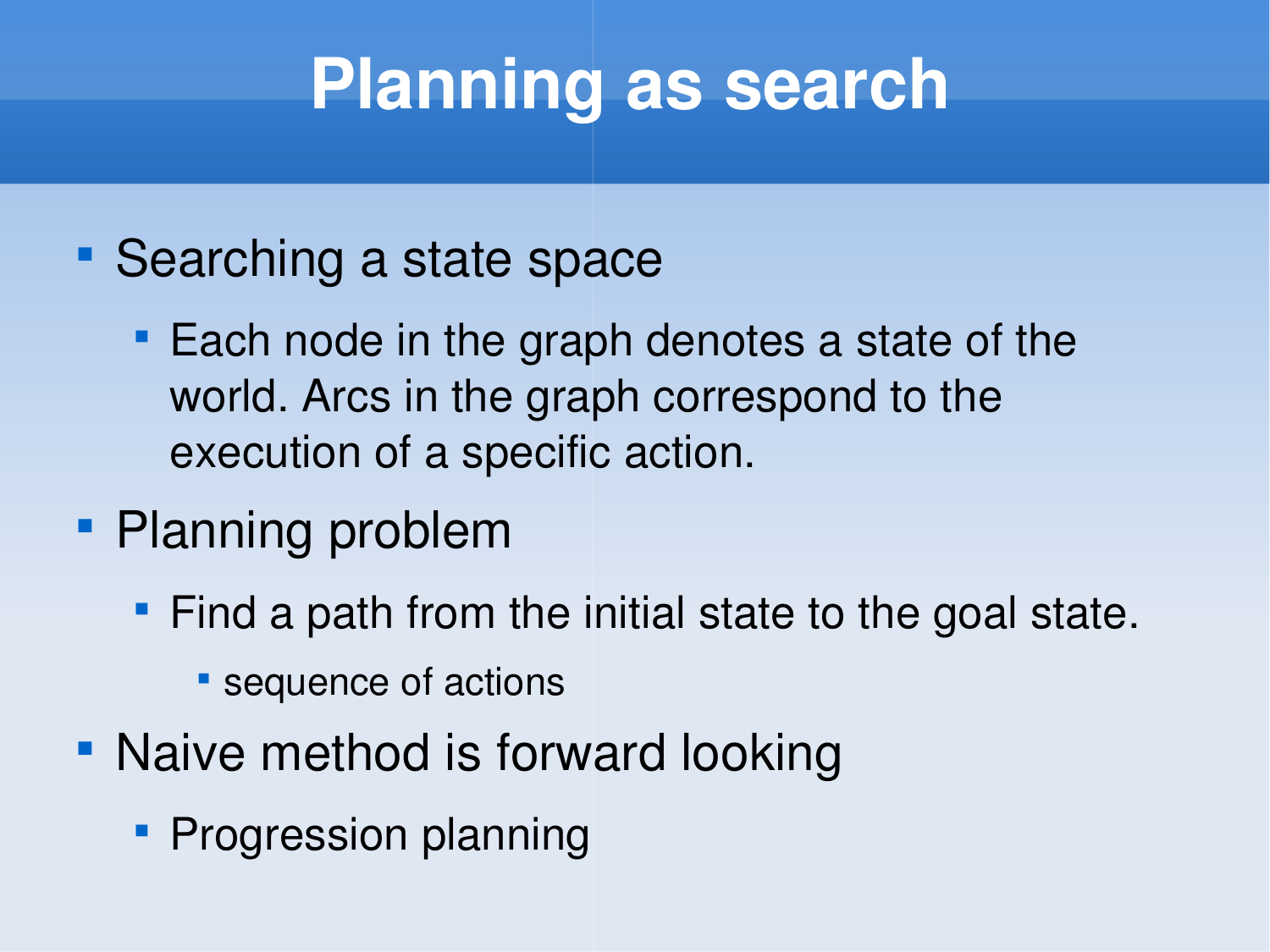## **Progression planning**

 Generate all the actions that can be performed in a given state, starting from the initial state



Check whether a given state is a goal state

• search algorithm: breadth-first, depth-first, etc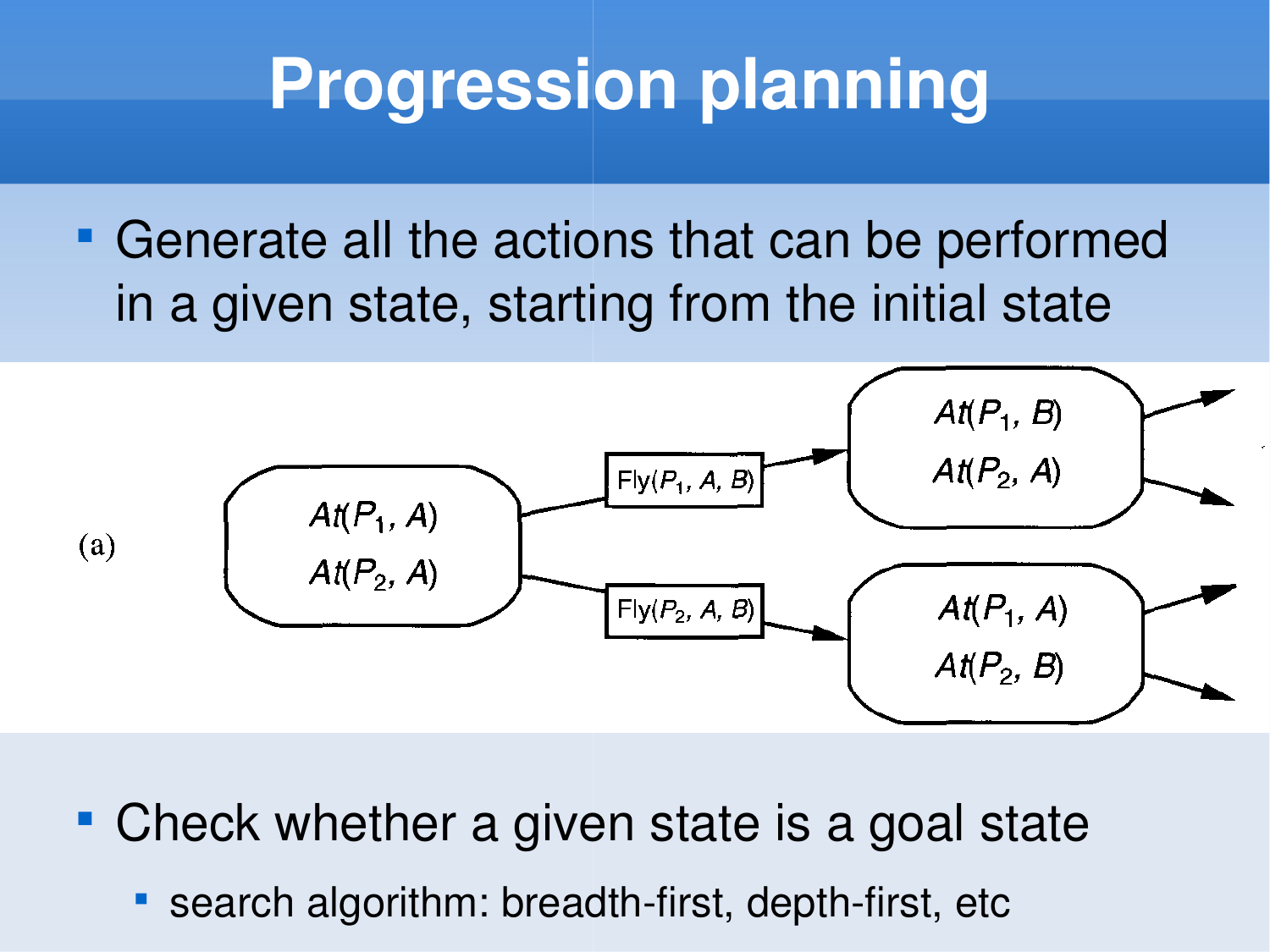#### **Sussman anomaly**

- Sub-optimal solutions picked up
	- Do and undo actions unnecessarily
- **Illustration: Blocks-world scenario** 
	- on(a,b) and on(b,c) treated separately





**Start State** 

Goal State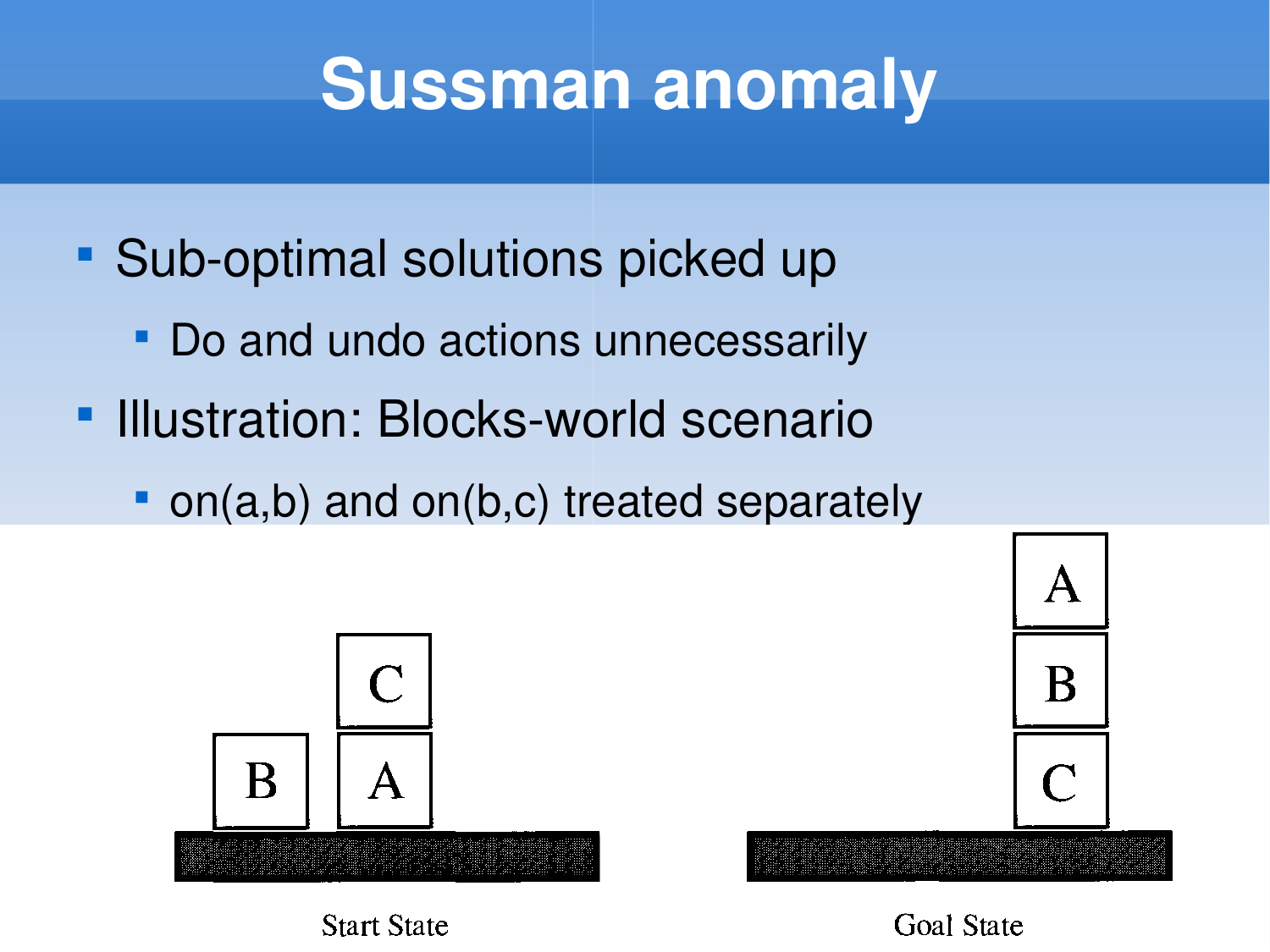## **Regression planning**

#### • Start from the goal state

- Pick up actions whose effects match one (or more) of the sub-goals, and
- Post the chosen action's preconditions as new sub-goals (goal regression)
- Continue until the start state is reached
- Only relevant actions are considered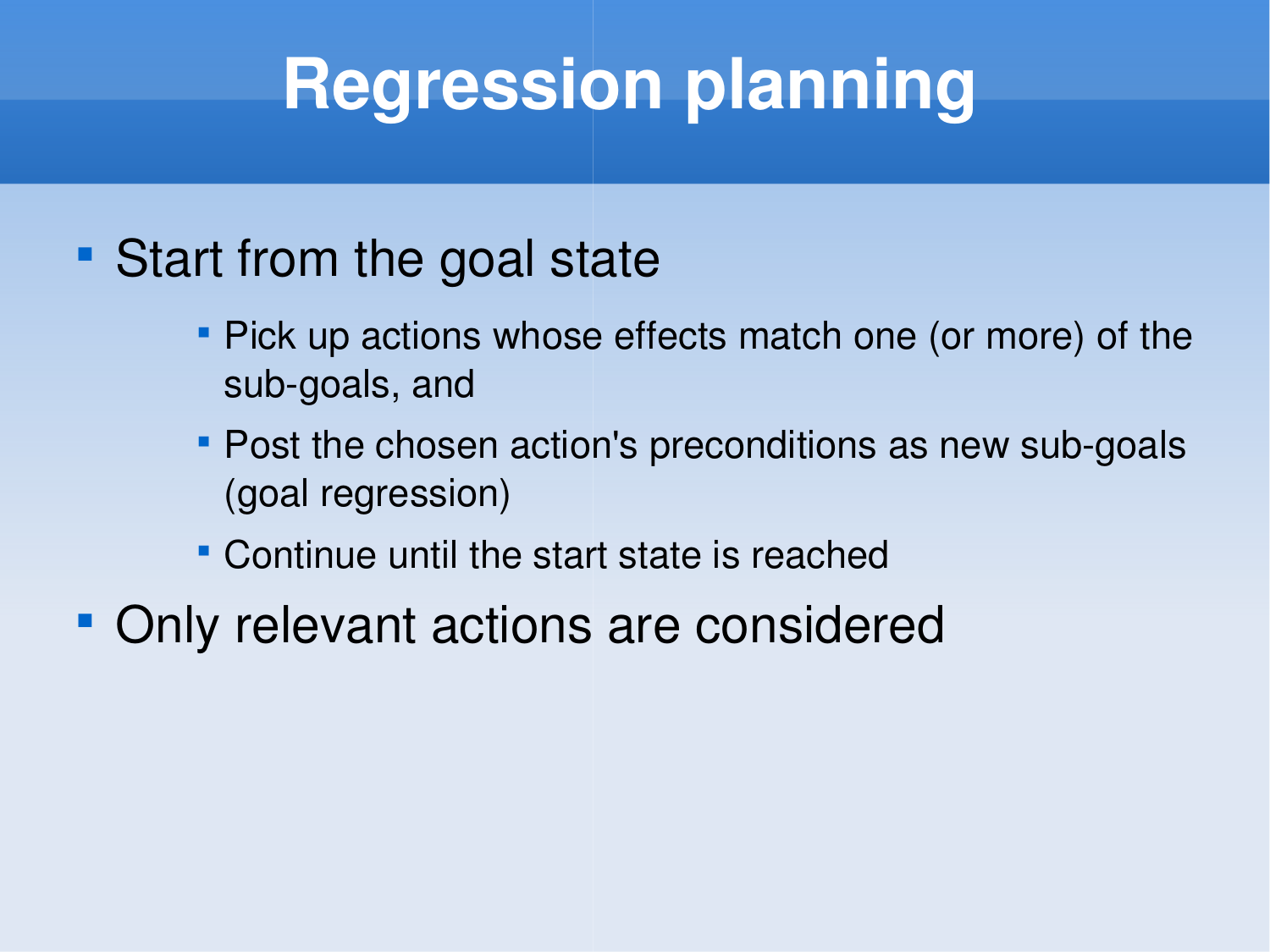## **Regression planning**

#### **Blocks scenario**



Goal state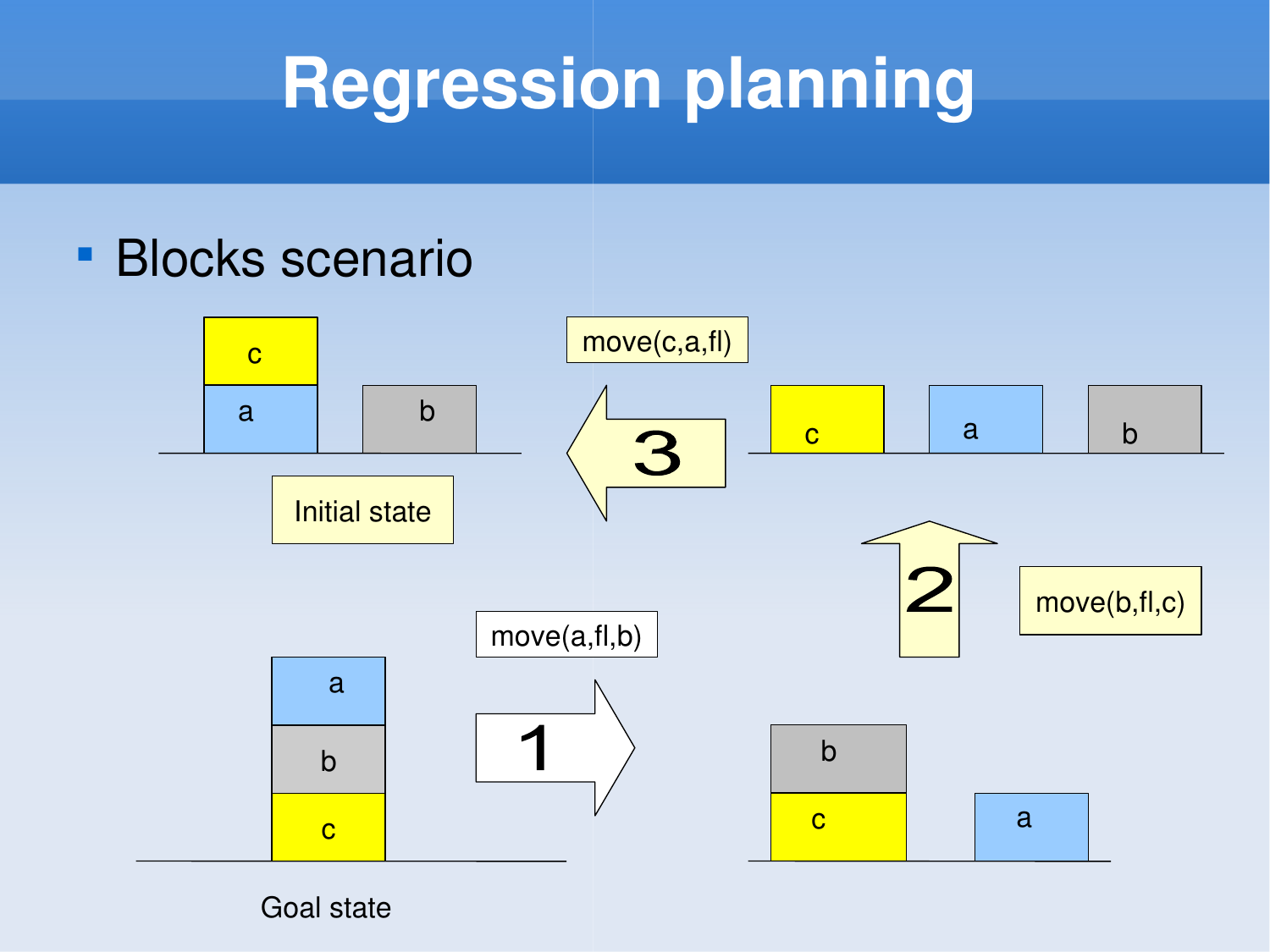### **Regression planning**

- **Not exactly the same as working forward from** the finish state until the start state is found
- To see why, just compare the sequence of actions obtained using each method
	- move(a, fl,b) becomes move(a, b, fl)
		- Likewise for the other actions involved
	- **Using the second method, the sequence of actions** is no solution unless further manipulation is done
- **Another illustration: one-way rocket problem** 
	- Load (cargo) becomes unload(cargo)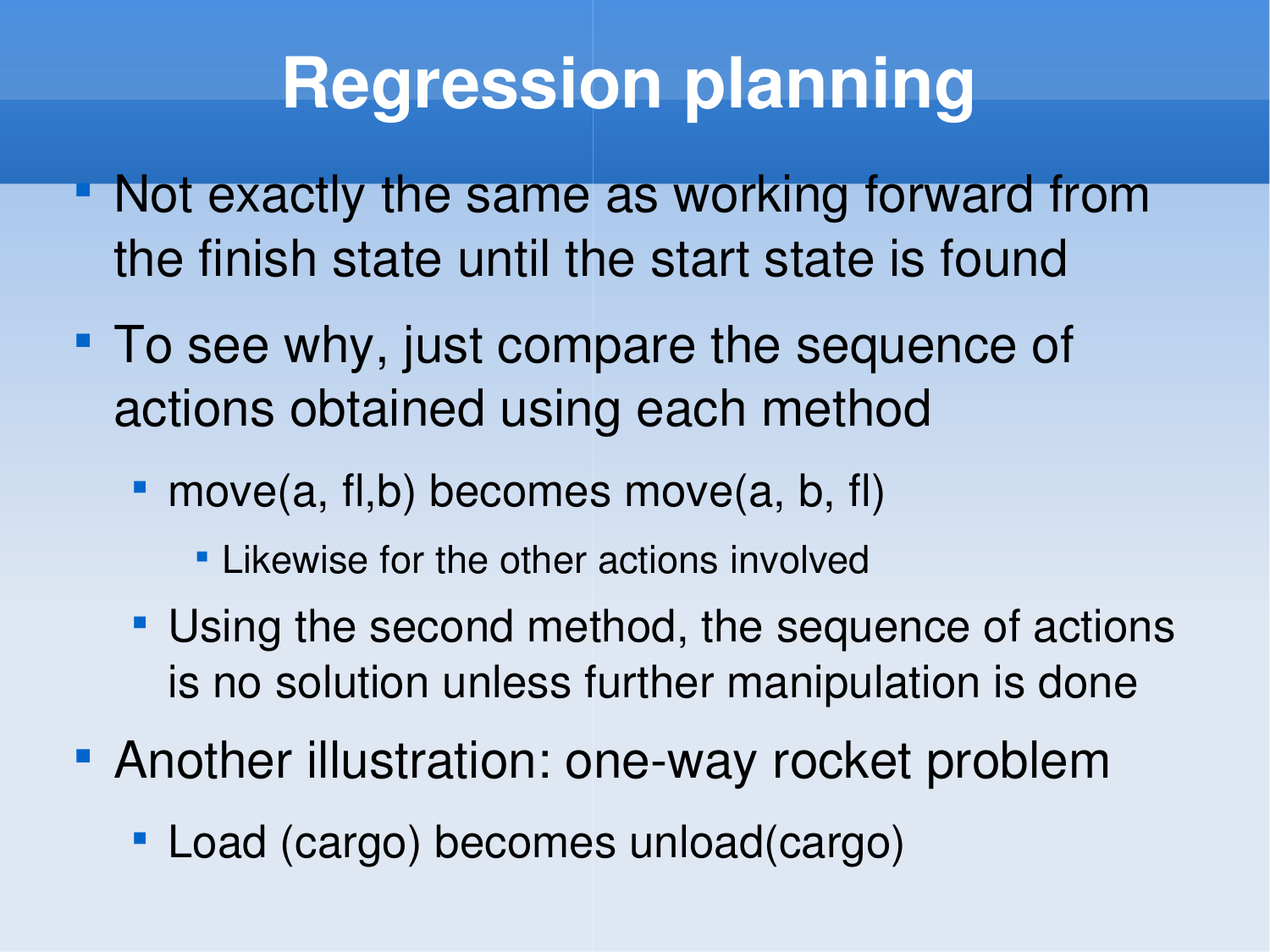#### **Progression vs Regression**

- **This is a search rather than a planning problem**
- Progression is data-driven. May do lots of work that is irrelevant to the goal
	- e.g., natural deduction
- Regression is goal-driven, appropriate for problem-solving
	- e.g., semantic tableaux
- **Complexity of regression planning can be much** less than that of progression planning